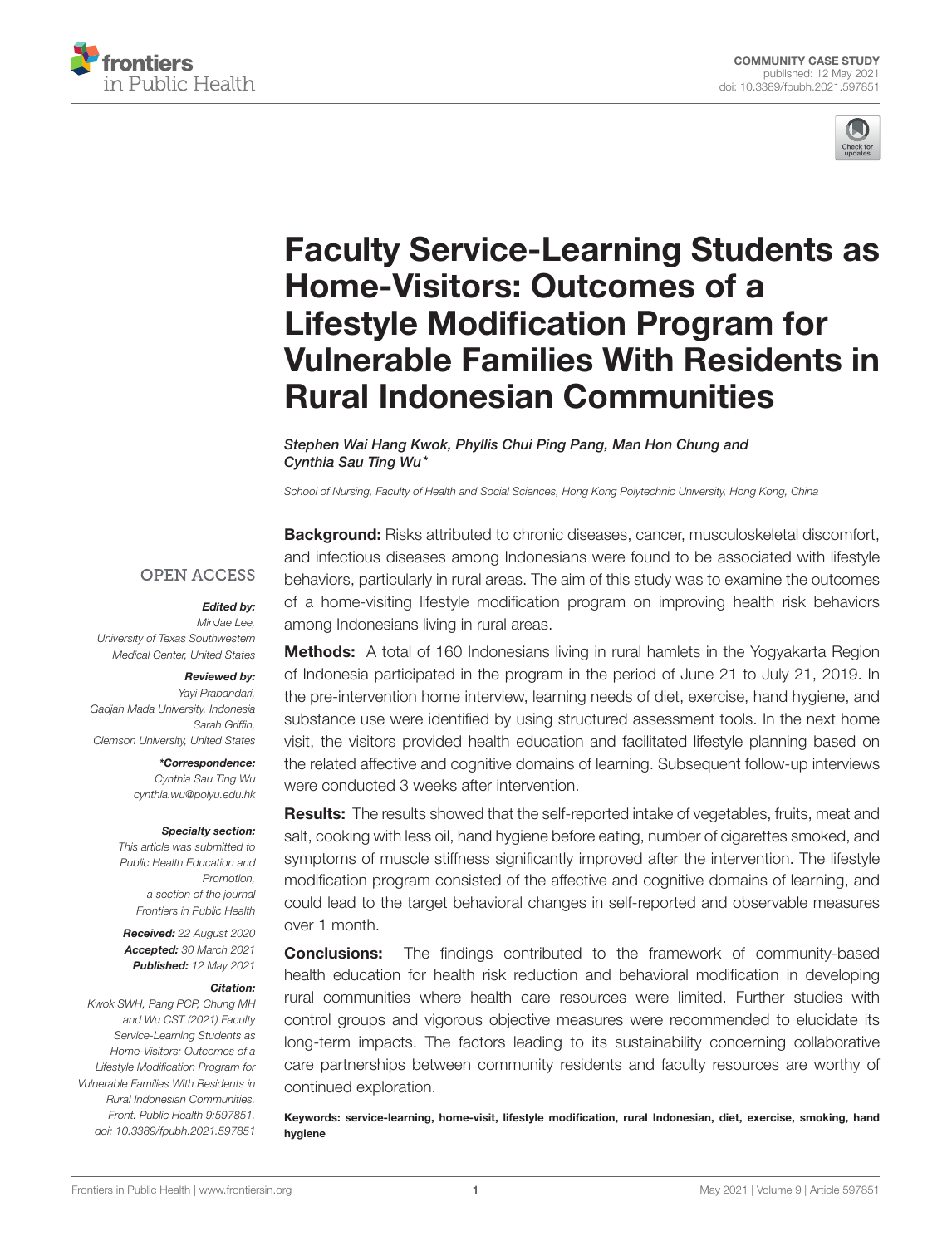# INTRODUCTION

Lifestyle behaviors among rural Indonesians have caught research attention related to public health promotion. Indonesians in rural areas were found to consume less vegetables and meat than average, and the prevalence of being overweight was higher than the figures in urban areas. The consumption of processed food which is rich in fat and salt probably contributed to their weight problems [\(1\)](#page-8-0). Indonesia also had a disproportionately higher consumption of dried processed foods than other lowand middle-income countries in East and Southeast Asia [\(2,](#page-8-1) [3\)](#page-8-2). Furthermore, Pujilestari et al. [\(4\)](#page-8-3) found that rural Indonesians possessed limited awareness of contracting diabetes mellitus. Mboi et al. [\(5\)](#page-8-4) also reported that dietary risk, tobacco use, high body mass index, high total cholesterol, and low physical activity were highly associated with cardiovascular diseases and diabetes mellitus among Indonesians; whereas, unsafe water, sanitation, and handwashing were primarily associated with infectious diseases.

Smoking and physical inactivity were found to be significant risk factors of non-communicable diseases among Indonesian. Amalia et al. [\(6\)](#page-8-5) analyzed ∼64,000 Indonesians aged 15 or above in the Indonesia Family Life Survey in 2007 and 2014. Compared with 2007, smokers purchased and consumed more cigarettes in 2014. Smoking history was determined to be correlated with cancer, and particularly gene mutations among Indonesians with lung cancer [\(7\)](#page-8-6). Smoking causes an abnormal protein change and is associated with nasopharyngeal carcinoma [\(8\)](#page-8-7). In addition, previous studies found that smoking was associated with high morbidity and mortality rates, disease burden, and healthcare cost of cancer; while smoking behavior became more severe than previously found in Indonesia. Kristina et al. [\(9\)](#page-8-8) determined that the mortality rate and cost of cancer ascribed to smoking was ∼31% and USD 1,309 billion, respectively. Moreover, Kristina et al. [\(10\)](#page-8-9) analyzed the morbidity and mortality of nearly 160,000 cancer cases among Indonesians in the GLOBOCAN 2012 database [\(11\)](#page-8-10), and ∼45,000 cases and 36,000 deaths were related to smoking. In an Indonesian study, Kusmana [\(12\)](#page-8-11) showed that non-smokers and physical activity were associated with lower risk of mortality and higher survival rate of cardiovascular diseases. Furthermore, being physically inactive and being obese constituted significant risk factors of diabetes mellitus in some investigations [\(13–](#page-8-12)[15\)](#page-8-13).

Hand hygiene is essential to prevent infectious disease, but not all Indonesians practice hand hygiene before and after critical moments which might contaminate hands and foods. Patunru [\(16\)](#page-8-14) analyzed data collected by the Indonesian Central Bureau of Statistics (BPS) [\(17\)](#page-8-15) and the Institute for Economic and Social Research [\(18\)](#page-8-16) from more than one million Indonesians per year between 1990 and 2015. It was found that, among those who were less likely to practice handwashing before eating or after defecating, the prevalence of diarrhea was higher than among those who had washed their hands. Hirai et al. [\(19\)](#page-8-17) examined 1,700 Indonesian households interviewed in the Knowledge, Attitude, and Practice (KAP) Survey in 2014 [\(20\)](#page-8-18). The time before eating was considered a critical moment for hand hygiene which could prevent communicable diseases. However, more than 10% of the respondents were found not to have performed hand hygiene prior to eating.

To promote health behavioral outcomes among rural Indonesian, the conceptual framework guiding the design and implementation of intervention in this study involved targeting affective and cognitive factors. This affective-cognitivebehavioral approach is supported by evidence in the literature. Previous studies demonstrated that affective and cognitive factors exhibited significant correlations with eating behaviors [\(21,](#page-8-19) [22\)](#page-8-20) and physical activity [\(23,](#page-9-0) [24\)](#page-9-1) among adults, though the psychometric scales used varied across studies. According to Fisher et al. [\(25\)](#page-9-2), cognitive functioning refers to multiple mental abilities which were quantified using the most basic underlying constructs of abilities such as general intelligence, fluid intelligence, and crystallized intelligence [\(26](#page-9-3)[–29\)](#page-9-4). Fluid cognitive abilities refer to reasoning, processing, and problem solving which are independent of acquired knowledge. On the other hand, crystallized cognitive abilities refer to acquired knowledge, achievements, or vocabulary, etc. Previous studies found that the need for cognition was positively correlated with knowledge as well as other abilities such as verbal skills [\(30\)](#page-9-5). In particular, the need for cognition might contribute to knowledge acquisition, learning, and training in older adults [\(31\)](#page-9-6). Hence, knowledge is not considered completely separate from cognition. As a consequence of the above findings, health education with lifestyle behavioral interventions might focus on recognizing affective factors and fulfilling knowledge needs in the general rural Indonesian population.

### **HYPOTHESES**

It was hypothesized that, after the intervention: (1) the intake of vegetables and fruits would increase, and the consumption of salt and artificial seasonings would decrease; (2) cooking with an excessive amount of oil would be less frequent, healthier cooking methods with water and heat would be adopted, and the frequency of practicing hand hygiene prior to eating would increase; (3) the number of cigarettes smoked would decrease; and (4) the frequency and duration of physical exercise would increase, and the symptoms of muscle stiffness would decrease.

### METHODS

### **Design**

A secondary data analysis was conducted for a service-learning program aimed at inducing health-related lifestyle behavioral change among rural Indonesians between June 21 and July 21, 2019. It was a one-group pre and post test design.

### Ethical Approval and Consents

The studies involving human participants were reviewed and approved by the Departmental Research Committee (on behalf of Human Subjects Ethics Sub-Committee) of The Hong Kong Polytechnic University (ID: HSEARS20200708006). We also obtained a letter of consent to access the service evaluation data for the secondary analysis from the University Kristen Duta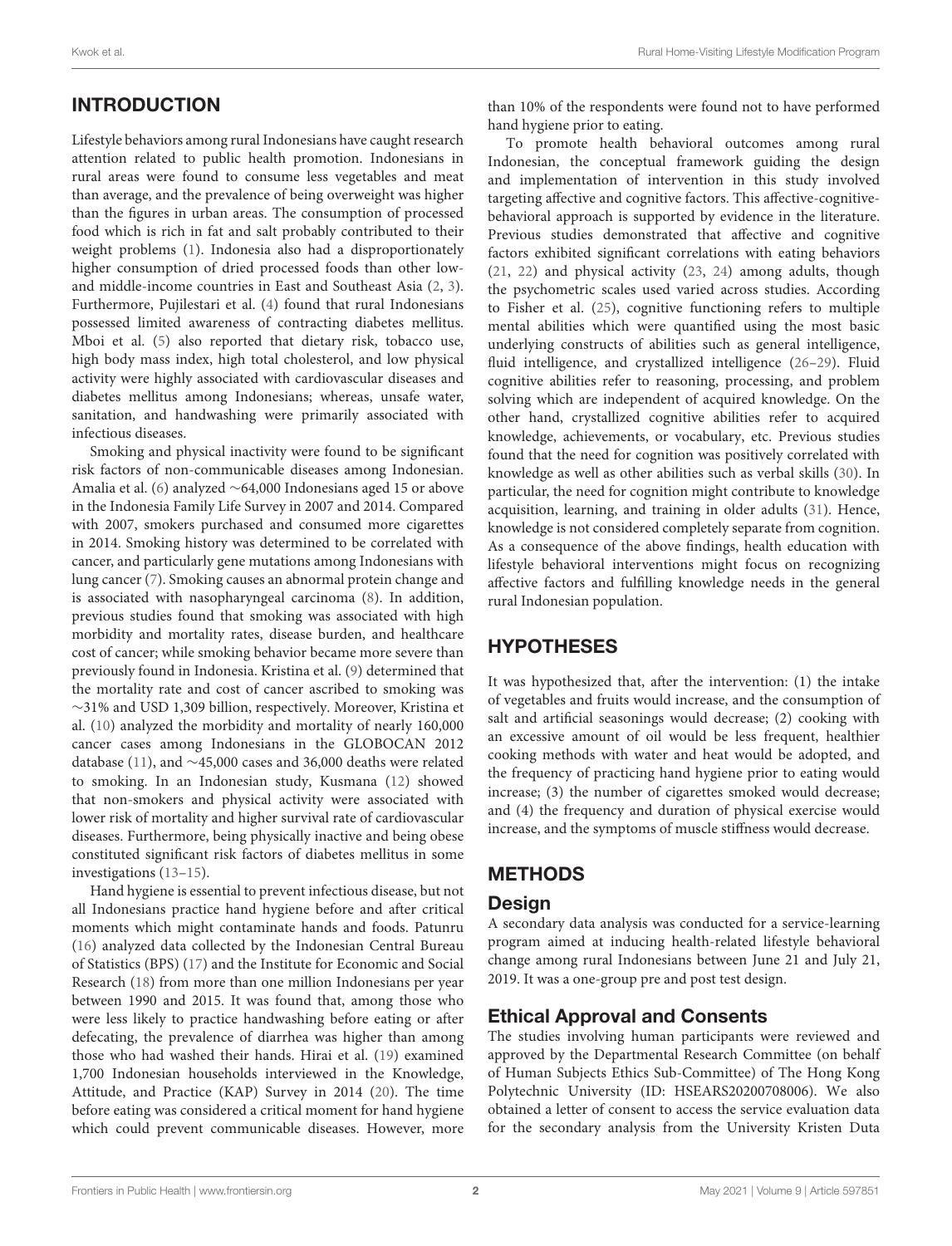Wacana. Implied consents were obtained when the participants received the home-visiting services.

### **Participants**

In total, 160 households were visited. All of the residents were rural Indonesians aged 18 or above. The participants included either adult family members (e.g., husbands, wives, adult children, or household workers) who stayed at home during visits. In addition, they were able to communicate verbally or in writing. The settings were the participants' homes in the three rural hamlets of Pelem, Gowok, and Gebang. The location was the Kebonharjo area of the Yogyakarta Region, Indonesia.

### Home Visitors

Twenty trained faculty service-learning students served as the home-visitors to conduct assessments and intervention under the supervision of two faculty registered nurses and one local social work volunteer. On average, two faculty service-learning students were paired up to visit eight households one-by-one at each time point. In each case, an Indonesian undergraduate served as a translator.

# Assessment Schedule

The home-visit assessments before, immediately after intervention, and at follow-up were, respectively, conducted on June 21–22, June 24–25, and 3 weeks later in mid-July 2019. The first home visit constituted the pre-intervention identification of health risk factors and a physical assessment. The participants completed the interview with a questionnaire assessing their behavioral risks in diet, exercise, hand hygiene, and substance abuse, mainly smoking. They also undertook physical assessments including height, weight, and vital signs including pulse, respiration, and blood pressure measurements. On June 23, the service-learning students visited a local wet market nearby, and examined the variety of foods available and the prices. The aim was to prepare to make recommendations about food choices based on participants' budgets, preferences, and nutritional needs identified in the first visit. In the second home visit, 3 days after the first visit, the participants' habits of diet, physical exercise, and smoking were assessed by completing the self-administered questionnaire. The third home visit was conducted after 3 weeks to evaluate the participants' lifestyle changes again.

### Intervention Framework

The intervention session was conducted in the second home visit. Participants were allowed to review their lifestyle behaviors and related risks identified in the first assessment. Then, health education was provided aiming at reducing health risks through increasing intake of vegetables and fruits, the frequency of hand hygiene before eating, maintaining an adequate range of physical exercise per week, and reducing the consumption of oil, salt, and artificial seasonings, smoking, and symptoms of muscle stiffness. The learning focuses included negative consequences of the risks attributable to the relevant diseases. For instance, critical moments for hand hygiene, such as before eating and after toileting, to prevent communicable diseases were reiterated. Their learning needs, approaches, and strategies were individualized based on the conceptual framework which was the affective-cognitive-behavioral approach.

The affective and cognitive factors of reinforcing the behavioral changes were determined in the intervention session. While addressing the affective factors, the participants were facilitated by the home-visitors to identify psychological barriers in values, beliefs, attitudes, or motivations regarding the behavior modification such as smoking cessation. Family members were encouraged to support the participants to achieve the goals of behavioral change. Regarding cognitive and knowledge factors, the health education was individualized based on the assessment of learning needs concerning "diet," "physical exercise," "hand hygiene," and "smoking." Throughout the learning process, observation and imitation were required to acquire knowledge and skills. For instance, the stretching exercises were demonstrated by the home-visitors, and participants were tested for key knowledge taught and were requested to return-demonstrate the skills learnt. Participants were also invited to develop personal cues and methods to facilitate behavioral changes.

### Intervention Materials

In the intervention session, relevant standardized learning resources were provided according to the identified learning needs. In addition, standardized equipment was used by the home-visitors, such as one salt bottle (20 or 30 ml) and a 2 g measuring salt spoon, a model egg (as one portion of protein), a standard bowl (250 ml), and a cup (250 ml) for dietary education. Leaflets explaining stretching exercises were distributed to the participants and their families, and a commitment statement was signed by participants who indicated willingness to reduce smoking for achieving behavioral change individually.

# Content Credibility

Educational contents were adopted from materials published by the Hong Kong Centre for Health Protection [\(32,](#page-9-7) [33\)](#page-9-8), and recommendations and guidelines developed by the World Health Organization [\(34](#page-9-9)[–36\)](#page-9-10) and the U.S. Department of Health and Human Services [\(37,](#page-9-11) [38\)](#page-9-12). Furthermore, the protocol of stretching exercises was developed based on recommendations from the Guidelines for Exercise Testing and Prescription proposed by the American College of Sports Medicine [\(39\)](#page-9-13). When encountering medical related scenarios with self-reported hyperthyroidism, hyperuricemia, or urinary stones, the servicelearning students consulted supervisors, who were experienced registered nurses, regarding foods not to recommend and/or increase in amount, such as iodine-rich foods [\(40,](#page-9-14) [41\)](#page-9-15), purinerich foods [\(42,](#page-9-16) [43\)](#page-9-17), and diets high in salt, purine, and oxalate [\(44,](#page-9-18) [45\)](#page-9-19), respectively. In addition, pork was not to be suggested for Muslims due to religious reasons. Furthermore, as alcohol consumption is prohibited among Muslims, exclusion of health promotion on reduction of alcohol use was recommended to service-learning students to demonstrate respect for participants' religious beliefs.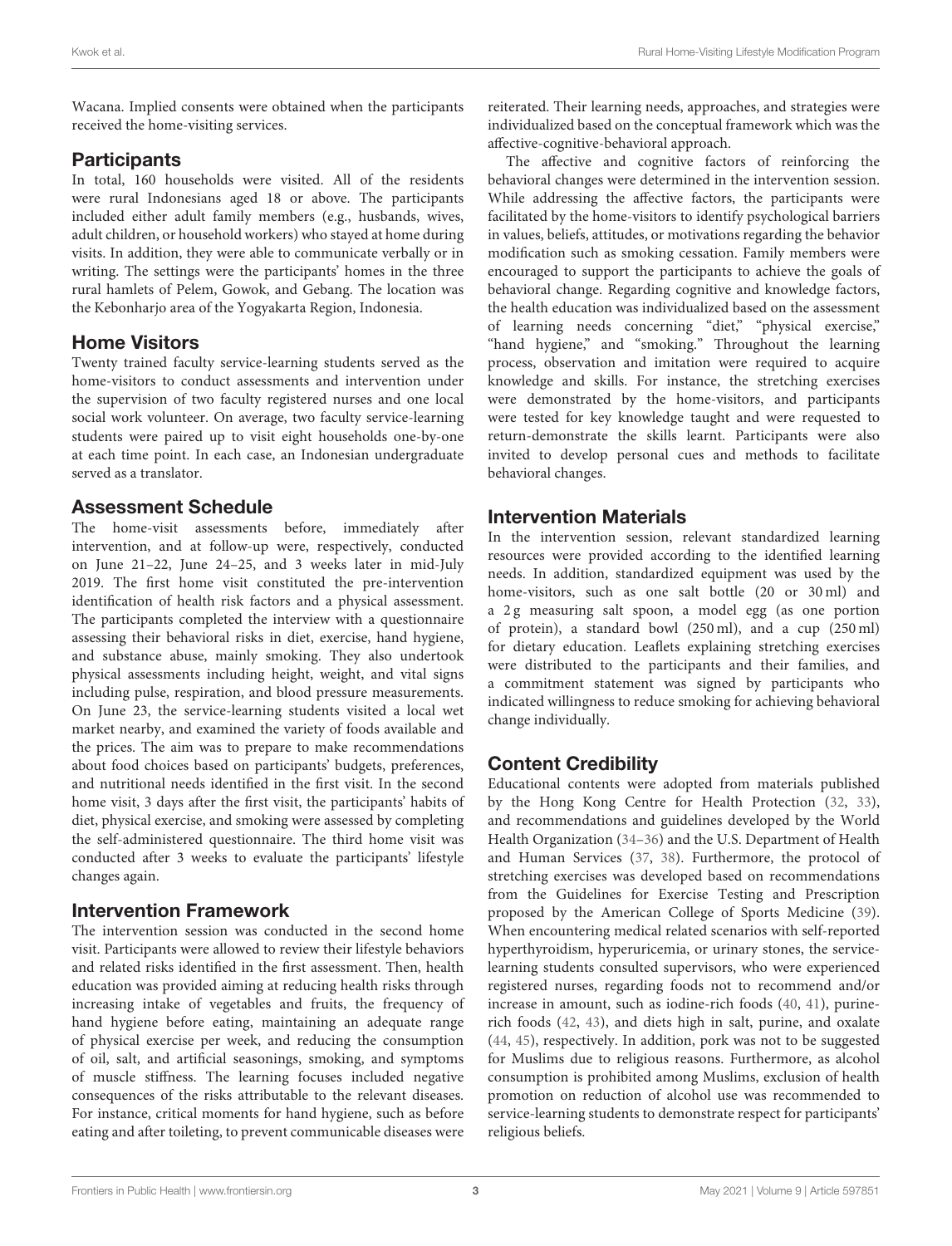### Outcome Measures

The assessment tools consisted of eight components, which included: (1) personal demographics; (2) education and training received; (3) employment and monthly household income; (4) self-reported health conditions; (5) dietary and hygiene habits; (6) physical exercise habits; (7) smoking habits; and (8) physical assessment results. The personal demographics included age, gender, marital status, religion, and the number of persons in the household. Education and training included the educational background and health-related training received. The employment and monthly household income comprised employment status, work location, working hours per day, working days per week, and average monthly family income.

The self-reported health conditions included perceived health status (1 to 10), happiness (1 to 7), musculoskeletal pain or dysfunction  $(1 = yes, 2 = no)$ , as well as muscle stiffness at baseline  $(1 = yes, 2 = no)$  and at each time point  $(0 -$ 10). Perceived health status, happiness, and muscle stiffness at each time point were measured with a ten-point Likert scale, seven-point smiling faces scale, and eleven-point Likert scale, respectively. A higher score meant better health status, higher level of happiness, and more severe muscle stiffness, respectively.

Concerning dietary habits, the serving of cooked vegetables per day  $[1 =$  seldom to  $5 =$  more than one bowl  $(250 \text{ ml} =$ two servings)]; serving of fruits per day  $(0 =$  none to  $5 =$  three servings or more); tael of meat per meal  $[1 =$  less than one tael (one egg) to  $6 =$  more than five taels]; frequency of using artificial seasoning (e.g., monosodium glutamate) (1 = never to  $4 =$  most of the time); and the amount of salt consumed per day  $[1 =$  one salt spoon  $(2 g)$  or less to  $6 =$  more than five salt spoons] in the past 7 days were assessed. The cooking practice of deep frying, stir frying, steaming, and boiling in water were questioned on dichotomous scales ( $1 = yes$ ,  $2 = no$ ). The frequency of wiping one's hands before eating  $(1 =$  never to  $4 =$  most of the time) were also evaluated.

With respect to physical exercise habits, average minutes spent on physical exercise per day, and days of physical exercise per week (1–7 days) were determined. Doing stretching exercises longer than the recommendation, doing moderate exercises (e.g., walking, cycling, badminton, volleyball) to vigorous exercise (e.g., jogging, running, football, gymnastics) longer than the recommendation; and whether or not working was considered as physical exercise were assessed ( $1 = yes$ ,  $2 = no$ ). Additionally, smoking status at baseline ( $1 = yes$ ,  $2 = no$ ) and the number of cigarettes smoked per day were also evaluated.

The physical assessment included height, weight, body mass index, being overweight  $(1 = yes, 2 = no)$ , blood pressure, and systolic hypertension status ( $1 = yes$ ,  $2 = no$ ). Measuring tapes and body weight scales were employed to measure the height and weight of the participants, respectively. The cutoff of body mass index defined as overweight was 18.5–23.9 [\(46\)](#page-9-20). Aneroid sphygmomanometers were used to measure diastolic and systolic blood pressures of the participants while sitting. The threshold of blood pressure defining hypertension was 130/80 mmHg [\(47–](#page-9-21)[49\)](#page-9-22).

### Statistical Model

In consideration of the differences in demographic variables between hamlets, one-way ANOVA was used for scale variables,

and chi-squared test and Fisher exact test were used for categorical variables. Generalized estimating equations (GEE) were used for estimations of the parameters of the targeted outcomes. The probability distribution of the response was assumed to be Gaussian if the outcome was scale-variable, and the scale parameter was estimated with maximum-likelihood. For dichotomous outcomes, the binomial distribution was assumed, and logit link function was used, and the parameters were estimated with a hybrid of the Fisher and Newton-Raphson methods. In this study, the scale variables were the amount of food, artificial seasoning and salt intake, the frequency of hand hygiene, time spent on physical exercise, perceived muscle stiffness, and the number of cigarettes smoked. The dichotomous outcomes were cooking methods used and whether or not stretching exercises and physical exercises were performed for a longer period of time than that recommended. The fixed effects were age, gender, hamlets, and time points. The Wald chi-squared statistics of the model effects were tested with type III analysis. Concerning the repeated measures, the working correlation structure was specified as first-order autoregressive. Robust estimator was utilized to estimate covariance across repeated measures. In addition, the p-values of the pairwise comparisons of estimated marginal means were adjusted with the sequential Bonferroni method. The significance level was set at 0.05. IBM SPSS software 25 (IBM, Armonk, NY, U.S.A.) was used for ANOVA, chisquared, and GEE computations. R 4.0.3 was used for the Fisher exact test.

### RESULTS

### Demographic Characteristics

**[Table 1](#page-4-0)** shows the demographic characteristics of the participants. All participants were analyzed. The ages of the participants ranged between 18 and 91 years. Over three-quarters of the participants were married. Moreover, nearly 65% of the participants were Muslims. There were more Catholics in the Pelem hamlet, and more Christians in the Gowok hamlet. On average, there were four people in each household. Approximately 37% of the participants received either primary school education or no schooling. There were more participants with a lower education level in the Gebang hamlet. Furthermore, more than 85% of the participants did not receive health-related training before the intervention.

With respect to employment, ∼40% of the participants were self-employed, 25% were housewives, and nearly 20% were employees. There were more retired persons in the Gowok hamlet than in the other hamlets. More than 80% of the participants worked in farming fields, and approximately 17% considered work as physical exercise. The working hours were the longest in the Gebang hamlet, which was over seven hours per day. Concerning family income, the households earned 5 to 354 USD per month. The income in the Gebang hamlet was lower than in the other two hamlets by more than 50%. The income in the Gowok hamlet was the highest (107 USD per month), but the happiness score was the lowest among the hamlets.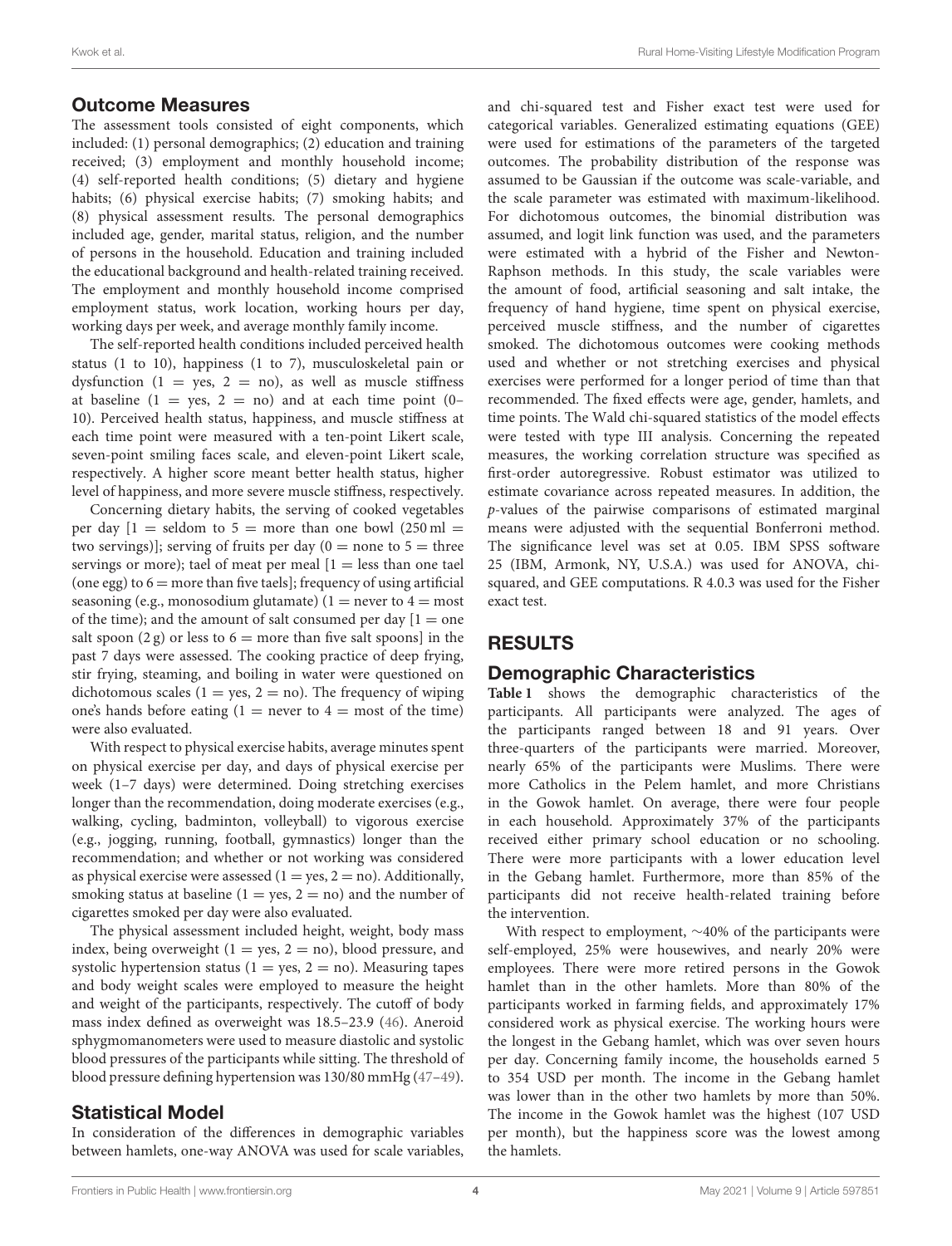### <span id="page-4-0"></span>TABLE 1 | Baseline demographic characteristics of the participants.

| Variable                                    | Range                 | Pelem<br>mean (SD)                                                      | Gebang<br>mean (SD) | Gowok<br>mean (SD)  |                      | F                    | P       |
|---------------------------------------------|-----------------------|-------------------------------------------------------------------------|---------------------|---------------------|----------------------|----------------------|---------|
| Age in years                                | $18 - 91$             | 48.7 (15.5)                                                             | 52.1 (17.3)         | 55.5 (18.4)         |                      | $F_{(2,157)} = 1.85$ | 0.161   |
| Number of persons in the household          | $1 - 7$               | 4(1.4)                                                                  | 4.1(1.7)            | 3.8(1.6)            |                      | $F_{(2,151)} = 0.64$ | 0.529   |
| Working hours per day                       | $2 - 19$              | 6.2(2.8)                                                                | 7.4(3.2)            | 5.6(2.2)            | $F_{(2,83)} = 3.10$  |                      | 0.050   |
| Working days per week                       | $2 - 7$               | 6.2(1.2)                                                                | 6.3(1)              | 5.7(1.5)            | $F_{(2,82)} = 2.22$  |                      | 0.115   |
| Monthly family income in USD (2019)         | $5.3 - 354$           | 91.2 (100.6)                                                            | 43.8 (52.7)         | 106.9 (96.1)        | $F_{(2,125)} = 7.50$ |                      | 0.001   |
| Self-perceived health status                | $1 - 10$              | 6.8(1.9)                                                                | 7.1(2.6)            | 6.1(2.3)            |                      | $F_{(2,154)} = 2.61$ | 0.077   |
| Happiness                                   | $2 - 7$               | 5.9(1)                                                                  | 5.5(1.2)            | 5.2(1)              |                      | $F_{(2,156)} = 4.81$ | 0.009   |
|                                             | 136-173               | 156.9(8)                                                                |                     |                     |                      | $F_{(2,146)} = 4.67$ | 0.011   |
| Height in cm                                |                       |                                                                         | 152.5 (7.8)         | 155(7)              |                      |                      |         |
| Weight in kg                                | $30 - 83$             | 55.7 (11.8)                                                             | 49.6 (10.9)         | 53.7 (7.6)          |                      | $F_{(2,143)} = 4.74$ | 0.010   |
| Body mass index                             | $15 - 34.1$           | 22.5(4.3)                                                               | 21.3(3.9)           | 22.3(2.9)           |                      | $F_{(2,142)} = 1.68$ | 0.191   |
| Systolic blood pressure in mmHg             | 75-200                | 125.8 (17.1)                                                            | 125(20.1)           | 131.5 (22.1)        |                      | $F_{(2.156)} = 1.57$ | 0.211   |
| Diastolic blood pressure in mmHg            | $50 - 115$            | 77.5 (11.2)                                                             | 78.1 (13.3)         | 77 (8.6)            |                      | $F_{(2,154)} = 0.13$ | 0.881   |
| Variable                                    | Category              | Chi-squared<br>$\boldsymbol{n}$<br>$\boldsymbol{n}$<br>$\boldsymbol{n}$ |                     |                     | <b>Fisher exact</b>  |                      |         |
|                                             |                       |                                                                         |                     |                     | Value                | р                    | P       |
| Gender                                      | Male                  | 20                                                                      | 24                  | 19                  | 0.43                 | 0.807                | 0.840   |
|                                             | Female                | 28                                                                      | 42                  | 27                  |                      |                      |         |
| Marital status                              | Single                | $\overline{7}$                                                          | 3                   | 3                   | 6.55                 | 0.365                | 0.379   |
|                                             | Divorced              | 0                                                                       | 1                   | 0                   |                      |                      |         |
|                                             | Married               | 32                                                                      | 48                  | 35                  |                      |                      |         |
|                                             | Widowed               | $\overline{4}$                                                          | 10                  | $\overline{7}$      |                      |                      |         |
| Religion                                    | Christian             | $\circ$                                                                 | 1                   | 19                  | 137.03               | < 0.001              | < 0.001 |
|                                             | Muslim                | 13                                                                      | 63                  | 27                  |                      |                      |         |
|                                             | Catholic              | 35                                                                      | $\overline{c}$      | 0                   |                      |                      |         |
| Educational background                      | Not educated          | $\overline{4}$                                                          | $\overline{c}$      | 4                   | 21.26                | 0.019                | 0.005   |
|                                             | Primary school        | 12                                                                      | 26                  | 10                  |                      |                      |         |
|                                             | Middle school         | 13                                                                      | 21                  | 15                  |                      |                      |         |
|                                             | High school           | 6                                                                       | 0                   | 8                   |                      |                      |         |
|                                             |                       |                                                                         |                     |                     |                      |                      |         |
|                                             | College               | 9                                                                       | 14                  | 4                   |                      |                      |         |
|                                             | University            | 3                                                                       | $\overline{c}$      | 5                   |                      |                      |         |
| Health-related training received            | Yes                   | 3                                                                       | 9                   | 8                   | 1.98                 | 0.372                | 0.383   |
|                                             | <b>No</b>             | 38                                                                      | 55                  | 38                  |                      |                      |         |
| Employment status                           | No working experience | 3                                                                       | 1                   | 1                   | 20.65                | 0.024                | 0.021   |
|                                             | Self-employed         | 18                                                                      | 30                  | 13                  |                      |                      |         |
|                                             | Employed              | 8                                                                       | 11                  | 10                  |                      |                      |         |
|                                             | Retired               | 4                                                                       | $\mathbf{2}$        | 12                  |                      |                      |         |
|                                             | Unemployed            | 1                                                                       | 0                   | 1                   |                      |                      |         |
|                                             | Housewife             | 13                                                                      | 18                  | 8                   |                      |                      |         |
| Work location                               | Field (farming)       | 19                                                                      | 32                  | 17                  | 1.30                 | 0.862                | 0.968   |
|                                             | Health-related        | 0                                                                       | 1                   | $\mathsf{O}\xspace$ |                      |                      |         |
|                                             | Others                | 4                                                                       | 8                   | 3                   |                      |                      |         |
| Neck, shoulder, or back pain or dysfunction | Yes                   | 11                                                                      | 8                   | 3                   | 5.58                 | 0.062                | 0.075   |
|                                             | No                    | 37                                                                      | 58                  | 43                  |                      |                      |         |
| Knee or leg pain or dysfunction             | Yes                   | 4                                                                       | 8                   | 9                   | 2.70                 | 0.259                | 0.292   |
|                                             | No                    | 44                                                                      | 58                  | 37                  |                      |                      |         |
| Muscle stiffness in stretching              | Yes                   | 39                                                                      | 41                  | 37                  | 7.88                 | 0.019                | 0.024   |
|                                             | No                    | 7                                                                       | 24                  | 9                   |                      |                      |         |
| Considering work as physical exercise       | Yes                   | 9                                                                       | 13                  | 4                   | 3.08                 | 0.214                | 0.217   |
|                                             | No                    | 33                                                                      | 52                  | 41                  |                      |                      |         |
| Smoking in the last 30 days                 | Yes                   | 13                                                                      | 14                  | 8                   | 1.28                 | 0.526                | 0.545   |
|                                             | No                    | 35                                                                      | 50                  | 38                  |                      |                      |         |
|                                             |                       | 18                                                                      | 21                  |                     | 0.49                 | 0.781                | 0.793   |
| Being overweight                            | Yes                   |                                                                         |                     | 13                  |                      |                      |         |
|                                             | No                    | 30                                                                      | 43                  | 20                  |                      |                      |         |
| Systolic hypertension                       | Yes                   | 12                                                                      | 18                  | 18                  | 2.55                 | 0.279                | 0.288   |
|                                             | No                    | 36                                                                      | 47                  | 28                  |                      |                      |         |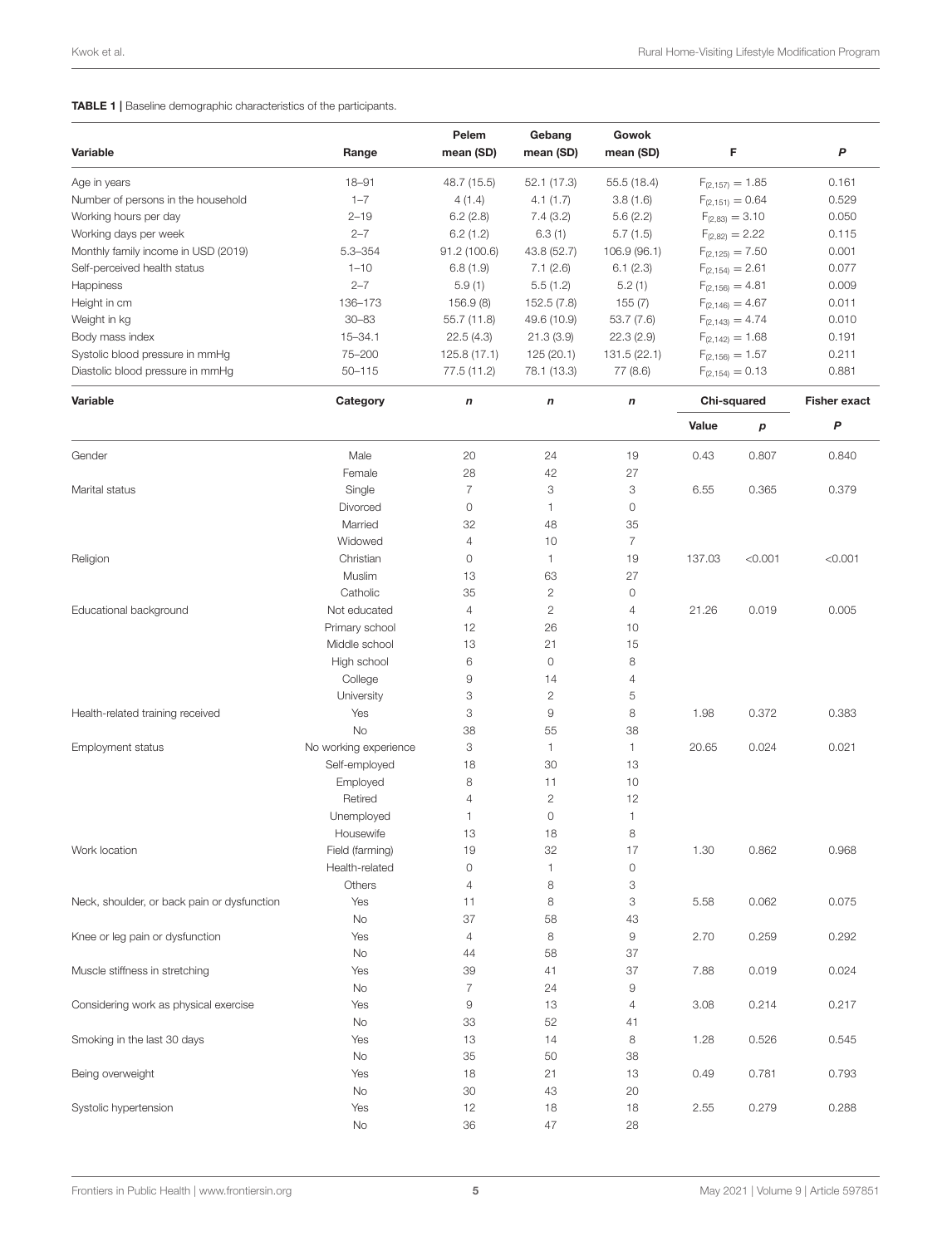|                                                                                                                                                                                                                                                                                                                                                                                                     | Vegetables per day<br><b>B</b> [95% CI] | Fruit per day<br><b>B</b> [95% CI] | Meat per meal<br><b>B</b> [95% CI] | <b>Artificial seasoning</b><br><b>B</b> [95% CI] | Salt per day<br><b>B</b> [95% CI] |
|-----------------------------------------------------------------------------------------------------------------------------------------------------------------------------------------------------------------------------------------------------------------------------------------------------------------------------------------------------------------------------------------------------|-----------------------------------------|------------------------------------|------------------------------------|--------------------------------------------------|-----------------------------------|
| (Intercept)                                                                                                                                                                                                                                                                                                                                                                                         | $4.3$ [3.8, 4.7]*                       | $3.6$ [2.9, 4.4]*                  | $1.9$ [1.4, 2.4]*                  | $2.1$ [1.7, $2.6$ ]*                             | $1.4$ [0.8, 2.1]*                 |
| Age                                                                                                                                                                                                                                                                                                                                                                                                 | $0.001$ [-0.007, 0.009]                 | $0.005$ [ $-0.008$ , 0.02]         | $-0.004$ [ $-0.01$ , 0.002]        | $-0.01$ [ $-0.02$ , $-0.003$ ]*                  | $-0.003$ [ $-0.01$ , 0.006]       |
| Male                                                                                                                                                                                                                                                                                                                                                                                                | $-0.1$ $[-0.4, 0.2]$                    | $-0.05$ [ $-0.4$ , 0.3]            | $0.2$ [-0.1, 0.4]                  | $0.1$ [-0.1, 0.4]                                | $0.1$ [-0.2, 0.4]                 |
| Female                                                                                                                                                                                                                                                                                                                                                                                              | $\Omega$                                | $\Omega$                           | $\Omega$                           | 0                                                | $\circ$                           |
| Pelem                                                                                                                                                                                                                                                                                                                                                                                               | $0.6$ [0.3, 0.9]*                       | $-0.5$ [ $-1$ , 0.02]              | $-0.1$ [ $-0.4$ , 0.1]             | $0.5$ [0.2, 0.9]*                                | $-0.1$ $[-0.5, 0.3]$              |
| Gebang                                                                                                                                                                                                                                                                                                                                                                                              | $0.3$ [ $-0.04$ , $0.6$ ]               | $-0.4$ [ $-0.9$ , 0.05]            | $0.2$ [-0.1, 0.5]                  | $0.5$ [0.2, 0.8]*                                | $0.05$ [ $-0.3$ , 0.4]            |
| Gowok                                                                                                                                                                                                                                                                                                                                                                                               | $\Omega$                                |                                    | $\Omega$                           | 0                                                | $\Omega$                          |
| Pretest                                                                                                                                                                                                                                                                                                                                                                                             | $-0.3$ [ $-0.5$ , $-0.1$ ]*             | $-0.6$ [ $-0.8$ , $-0.3$ ]*        | $-0.4$ [ $-0.6$ , $-0.1$ ]*        | 1.1 $[0.9, 1.3]$ <sup>*</sup>                    | $0.5$ [0.4, 0.7]*                 |
| Posttest                                                                                                                                                                                                                                                                                                                                                                                            | $0.0005$ [-0.2, 0.2]                    | $0.1$ [ $-0.08$ , $0.3$ ]          | $-0.08$ [ $-0.2$ , 0.07]           | $0.02$ [ $-0.1$ , 0.2]                           | $0.06$ [ $-0.01$ , 0.1]           |
| Follow-up                                                                                                                                                                                                                                                                                                                                                                                           | $\bigcap$                               | O.                                 | $\cap$                             | 0                                                | $\cap$                            |
| (Scale)                                                                                                                                                                                                                                                                                                                                                                                             | 0.7                                     | 1.7                                | 0.7                                | 0.7                                              |                                   |
|                                                                                                                                                                                                                                                                                                                                                                                                     | <b>Mean [95% CI]</b>                    | <b>Mean [95% CI]</b>               | <b>Mean [95% CI]</b>               | <b>Mean [95% CI]</b>                             | <b>Mean [95% CI]</b>              |
| Pretest                                                                                                                                                                                                                                                                                                                                                                                             | $4.3$ [4.1, 4.4]                        | $3$ [2.8, 3.2]                     | $1.4$ [1.3, 1.6]                   | $3.1$ [ $2.9, 3.3$ ]                             | $1.9$ [1.7, 2.1]                  |
| Posttest                                                                                                                                                                                                                                                                                                                                                                                            | 4.5 $[4.4, 4.7]$ *                      | $3.7$ [3.5, $3.9$ ]*               | $1.7$ [1.5, $1.8$ ]*               | $2$ [1.9, 2.2]*                                  | $1.4$ [1.2, $1.6$ ]*              |
| Follow-up                                                                                                                                                                                                                                                                                                                                                                                           | $4.5$ [4.4, 4.7]*                       | $3.6$ [3.3, $3.8$ ]*               | $1.8$ [1.6, $1.9$ ]*               | $2$ [1.9, 2.2]*                                  | $1.3$ [1.2, $1.5$ ]*              |
| $\ddot{\phantom{1}}$ $\ddot{\phantom{1}}$ $\ddot{\phantom{1}}$ $\ddot{\phantom{1}}$ $\ddot{\phantom{1}}$ $\ddot{\phantom{1}}$ $\ddot{\phantom{1}}$ $\ddot{\phantom{1}}$ $\ddot{\phantom{1}}$ $\ddot{\phantom{1}}$ $\ddot{\phantom{1}}$ $\ddot{\phantom{1}}$ $\ddot{\phantom{1}}$ $\ddot{\phantom{1}}$ $\ddot{\phantom{1}}$ $\ddot{\phantom{1}}$ $\ddot{\phantom{1}}$ $\ddot{\phantom{1}}$ $\ddot{\$ |                                         |                                    |                                    |                                                  |                                   |

#### <span id="page-5-0"></span>TABLE 2 | Regression coefficients and estimated marginal means of the amount of food, artificial seasoning, and salt intake.

\**p* < *0.05.*

<span id="page-5-1"></span>TABLE 3 | Regression coefficients and estimated marginal means of hand hygiene, cigarettes smoked, time spent on physical exercise, and muscle stiffness.

|             | Wiping hands before eating<br><b>B</b> [95% CI] | <b>Cigarettes smoked</b><br><b>B</b> [95% CI] | Physical exercise (days)<br><b>B</b> [95% CI] | Physical exercise (min)<br><b>B</b> [95% CI] | <b>Muscle stiffness</b><br><b>B</b> [95% CI] |
|-------------|-------------------------------------------------|-----------------------------------------------|-----------------------------------------------|----------------------------------------------|----------------------------------------------|
| (Intercept) | 4.1 [3.9, 4.4] <sup>*</sup>                     | 11.1 $[4.2, 18.1]$ <sup>*</sup>               | 4.1 $[2.9, 5.3]$ *                            | 17 [4.5, 29.4]*                              | $1.2$ [ $-0.2$ , 2.6]                        |
| Age         | $-0.003$ [ $-0.007$ , 0.002]                    | $-0.1$ [ $-0.2$ , $-0.02$ ] <sup>*</sup>      | $0.02$ [-0.0001, 0.03]                        | $0.08$ [ $-0.1$ , 0.3]                       | $0.01$ $[-0.009, 0.04]$                      |
| Male        | $-0.03$ [ $-0.2$ , 0.1]                         | $-5.5$ [ $-12.3$ , 1.2]                       | $-0.4$ [ $-0.9$ , 0.2]                        | $2[-6.1, 10.1]$                              | $0.4[-0.4, 1.1]$                             |
| Female      | $\Omega$                                        | $\Omega$                                      | $\Omega$                                      | $\Omega$                                     | $\Omega$                                     |
| Pelem       | $0.01$ [-0.2, 0.2]                              | $1.5[-0.8, 3.8]$                              | $0.7$ [0.05, 1.4]*                            | $-6.5$ [ $-16.9, 4$ ]                        | $0.4[-0.5, 1.3]$                             |
| Gebang      | $-0.03$ [ $-0.2$ , 0.2]                         | $1.5[-1.3, 4.4]$                              | $-0.6$ [ $-1.3$ , 0.03]                       | $-2.4$ [ $-10.6$ , 5.7]                      | $-0.2$ [ $-1.1, 0.7$ ]                       |
| Gowok       | $\Omega$                                        | $\Omega$                                      | $\Omega$                                      | $\cap$                                       |                                              |
| Pretest     | $-0.3$ [ $-0.4$ , $-0.2$ ]*                     | $5.6$ [2.6, 8.5]*                             | $-0.3$ [ $-1$ , 0.4]                          | 22 [11.7, 32.3]*                             | $1.9$ [1.5, 2.3]*                            |
| Posttest    | $-0.04$ [ $-0.07$ , 0.004]                      | $2.4[-0.2, 4.9]$                              | $0.5$ [0.1, 0.8]*                             | $0.9[-2.5, 4.4]$                             | $0.3$ [0.02, 0.5]*                           |
| Follow-up   | $\Omega$                                        | $\cap$                                        | $\cap$                                        | 0                                            | <sup>o</sup>                                 |
| (Scale)     | 0.3                                             | 14.3                                          | 4.3                                           | 754                                          | 6.3                                          |
|             | <b>Mean [95% CI]</b>                            | <b>Mean [95% CI]</b>                          | <b>Mean [95% CI]</b>                          | <b>Mean [95% CI]</b>                         | <b>Mean [95% CI]</b>                         |
| Pretest     | $3.7$ [ $3.6$ , $3.8$ ]                         | $9.7$ [6.6, 12.8]                             | $4.5$ [4, 5.1]                                | 41.3 [31.1, 51.5]                            | $4$ [3.6, 4.5]                               |
| Posttest    | $4$ [3.9, 4]*                                   | $6.5$ [3.4, 9.7]*                             | $5.3$ [5, $5.6$ ]*                            | 20.2 [17, 23.4]*                             | $2.4$ [2, $2.8$ ] <sup>*</sup>               |
| Follow-up   | $4$ [3.9, 4]*                                   | 4.2 $[0.3, 8]$ <sup>*</sup>                   | $4.8$ [4.4, 5.2]                              | 19.3 [16, 22.6]*                             | $2.1$ [1.7, $2.5$ ]*                         |

\**p* < *0.05.*

Participants in the Gebang hamlet had the best perceived health status. Nonetheless, three-quarters of the participants complained of muscle stiffness when stretching. The Gebang hamlet had a lower prevalence of muscle stiffness than the other hamlets by ∼20%. Nearly 13% of the participants complained of pain or dysfunction in the neck, shoulder, or back, and the knee or leg, respectively. The heights of the participants ranged between 1.4 and 1.7 meters, and their weights ranged between 30 and 83 kg. Participants in the Gebang hamlet were shorter in height and lighter in weight than in the other hamlets. Approximately 36% of the participants were defined as overweight. In addition, 30% of the participants had systolic hypertension. Among the 160 participants, there was one selfreported case of hyperthyroidism, one case of urinary stones, one case of gout, and five cases of hyperuricemia. Furthermore, 22% of the participants had smoked in the last 30 days.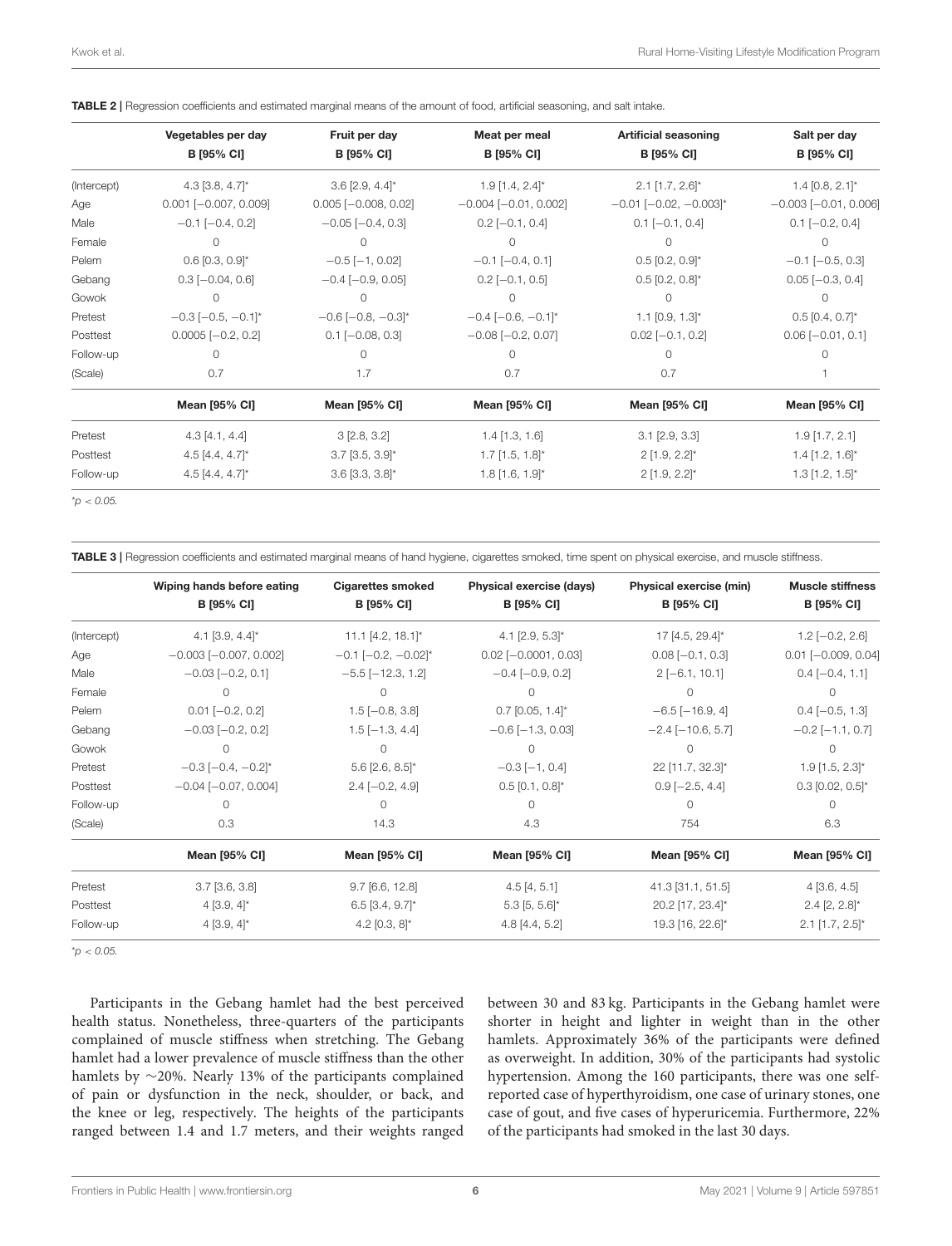### Targeted Outcomes and Estimations

**[Tables 2](#page-5-0)**, **[3](#page-5-1)** show the regression coefficients of the dependent variables in regard to each independent variable, including age, gender, hamlet, and time point. The amount of cooked vegetables consumed per day (B [95% CI] =  $-0.3$  [ $-0.5, -0.1$ ]), fresh fruits per day (B [95% CI] =  $-0.6$  [ $-0.8, -0.3$ ]), and meat per meal (B [95% CI] =  $-0.4$  [ $-0.6$ ,  $-0.1$ ]) were significantly lower at pretest than the amount at follow-up. At follow-up, the amount of vegetable intake was nearly two servings per day, which was less than the recommended three servings daily. The amount of fruit intake was approximately one to two servings per day. Moreover, the amount of meat consumed was nearly two taels per meal, which met the requirement when there were three meals per day. The frequency of using artificial seasoning (B [95% CI]  $= 1.1$  [0.9, 1.3]) and the amount of salt consumed per day (B)  $[95\% \text{ CI}] = 0.5 [0.4, 0.7]$  were significantly higher at pretest than the intake at follow-up. The amount of salt used decreased to approximately one to two salt spoons (two to four grams) per day, which was less than the upper limit of five grams daily.

Furthermore, the frequency of wiping hands before eating (B  $[95\% \text{ CI}] = -0.3 [-0.4, -0.2])$  was significantly lower at pretest than the frequency at follow-up. At baseline, 94% or more of the participants washed their hands before eating and cooking and after toileting. The proportion of participants who wiped their hands before eating was 84% at pretest. On the other hand, the number of cigarettes smoked per day  $(B \mid 95\% \text{ CI}] = 5.6$ [2.6, 8.5]) was significantly higher at pretest than the number at follow-up. With regard to physical exercise, the number of days of exercise per week (B [95% CI] =  $0.5$  [0.1, 0.8]) was significantly higher at posttest than the number at follow-up, while the average number of minutes spent on exercise per day (B [95% CI] = 22 [11.7, 32.3]) was significantly higher at pretest than the time spent at follow-up. Moreover, the level of muscle stiffness during stretching (B [95% CI] = 1.9 [1.5, 2.3]) was significantly higher at pretest than the level at follow-up.

**[Table 4](#page-7-0)** shows the odds ratios of the dependent variables with respect to each independent variable. The odds of usual cooking by deep frying (OR [95% CI] = 12.7 [2.8, 57.3]) and stir frying  $(OR [95\% CI] = 2.5 [1.4, 4.5])$  were higher at pretest than the odds at follow-up. The likelihood of cooking by steaming (OR  $[95\% \text{ CI}] = 3.6 [1.8, 7.2]$ ) was higher at posttest than the likelihood at follow-up. At pretest, the odds of cooking by boiling water (OR [95% CI] =  $0.3$  [0.2, 0.6]) were lower than the odds at follow-up. On the other hand, the likelihood of doing moderate to vigorous exercises longer than the recommended minutes per week at pretest (OR [95% CI] = 30.18 [3.91, 232.86]) was higher than the likelihood at follow-up. However, the odds of doing stretching exercises longer than the recommendation (OR [95%  $CI$ ] = 0.07 [0.03, 0.16]) at pretest were lower than the odds at follow-up. Yet, the likelihood at posttest was higher than the likelihood at follow-up.

### **DISCUSSION**

The following hypotheses were supported by the results of the current study: (1) vegetable, fruit, and meat intake would increase, and the consumption of salt and artificial seasoning would decrease; (2) cooking with a large amount of oil would be less frequent, a healthier cooking method with water and heat (steaming or boiling) would be adopted, and the frequency of practicing hand hygiene before eating would increase; and (3) the number of cigarettes smoked would decrease. The amount of cooked vegetables and fresh fruits consumed per day and meat intake per meal increased after the intervention. Nevertheless, vegetable intake was still less than the recommended number of daily servings even if the intake was increased after the intervention. The intake of artificial seasoning and salt also decreased post-intervention.

Several potential reasons existed for not meeting the recommendations after the intervention. First, low-income might have limited food choice. The average monthly income per capita in Indonesia was USD 183 in 2019 [\(50\)](#page-9-23), which was even higher than the mean monthly household income of the three rural hamlets in the present study. Second, the level of reluctance to change, including values and attitudes, was neither quantified nor measured; and the ability to retain the knowledge and skills learned among participants was not assessed after the intervention session, despite the fact that the self-reported behavioral change was measured. Additionally, the efficacy of the intervention could not be evaluated based on the assessment results in 1 month if the affective-cognitive-behavioral changes were not assessed. Third, visits within 1 month might not be sufficient for sustainable behavioral change. Indeed, Mitchell et al. [\(51\)](#page-9-24) studied 26 RCTs of dietary consultations in primary care settings in a systematic review, and found that the duration of interventions commonly last between 3 and 12 months in order to achieve a quality change.

Nevertheless, the intake of vegetables, fruits, and meat significantly increased despite being less than the recommendation; and the consumption of salt and artificial seasonings was significantly reduced after the intervention in the current study. Marcus [\(21\)](#page-8-19) reported that the significant differences in affects and cognitions between groups of different eating behaviors appeared to persist in spite of a behavioral intervention in an RCT with 6-month and 1-year followups, although there were some risk of bias, such as unclear randomization, allocation concealment, and blinding. Future studies should measure key variables in the behavioral change model adopted, in addition to the targeted outcome, over a longer time period with a control group.

Another positive result in this study was that the likelihood of cooking which required a large amount of oil was reduced. The practice of steaming increased initially, but this was not maintained at the follow-up. The likelihood of usual cooking by boiling in water rose at post-intervention and then further at follow-up. It seems that boiling in water was the preferred healthy cooking method among the participants. In addition, cooking method might depend on the types of food chosen. For example, vegetables and meat were usually cooked in boiling water, while fish was often cooked by steaming. With regard to hand hygiene, the frequency of wiping hands before eating increased postintervention. Indeed, the percentages of participants who would wash their hands before eating and cooking and after toileting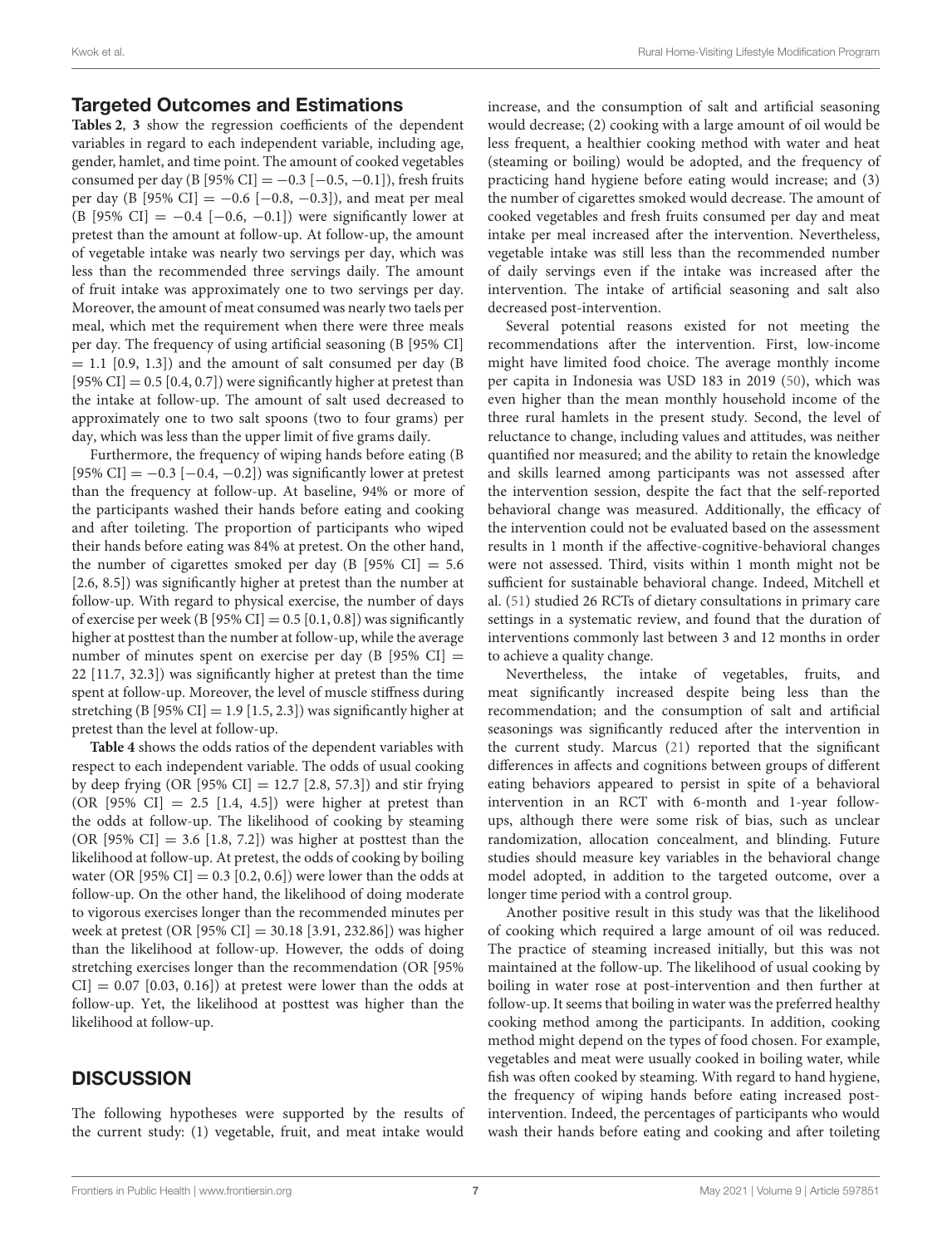| Deep frying                       | Stir frying             | <b>Steaming</b>        | <b>Boiling in water</b> | <b>Stretching exercise</b> | Moderate to vigorous exercise |  |
|-----------------------------------|-------------------------|------------------------|-------------------------|----------------------------|-------------------------------|--|
| OR [95% CI]                       | <b>OR [95% CI]</b>      | OR [95% CI]            | OR [95% CI]             | OR [95% CI]                | <b>OR [95% CI]</b>            |  |
| $0.04$ [0.004, 0.41] <sup>*</sup> | $0.87$ [0.25, 3.01]     | $0.008$ [0.001, 0.12]* | $3.11$ [0.99, 9.8]      | $4.19$ [1.05, 16.7]*       | $0.005$ [0, 0.061]*           |  |
| 1 [0.97, 1.03]                    | $0.99$ [0.97, 1.01]     | 1.01 [0.99, 1.04]      | 1 [0.98, 1.02]          | 1 [0.98, 1.02]             | 1.01 [0.99, 1.04]             |  |
| $0.66$ [0.29, 1.49]               | $0.92$ [0.49, 1.74]     | 1.25 [0.53, 2.96]      | $0.76$ $[0.42, 1.39]$   | $0.6$ [0.31, 1.15]         | 1.53 [0.66, 3.56]             |  |
|                                   |                         |                        |                         |                            |                               |  |
| 1.51 [0.65, 3.48]                 | $0.26$ [0.12, $0.55$ ]* | 2.51 [0.41, 15.47]     | 1.26 [0.59, 2.68]       | $0.67$ [0.3, 1.5]          | 2.27 [0.79, 6.52]             |  |
| $0.27$ [0.1, 0.7]*                | $0.46$ [0.23, 0.96]*    | $9.33$ [1.87, 46.57]*  | 1.36 [0.66, 2.83]       | $0.77$ [0.36, 1.63]        | 1.75 [0.63, 4.87]             |  |
|                                   |                         |                        |                         |                            |                               |  |
| 12.7 [2.81, 57.3]*                | 2.49 [1.37, 4.53]*      | 1.43 [0.61, 3.33]      | $0.32$ [0.18, 0.58]*    | $0.07$ [0.03, 0.16]*       | 30.18 [3.91, 232.86]*         |  |
| $1.39$ [0.2, 9.55]                | $1.09$ [0.63, 1.9]      | 3.61 [1.81, 7.23]*     | $0.97$ [0.58, 1.64]     | $2$ [1.01, 3.96]*          | 2.26 [0.25, 20.11]            |  |
|                                   |                         |                        |                         |                            |                               |  |
|                                   |                         |                        |                         |                            |                               |  |
|                                   |                         |                        |                         |                            |                               |  |

<span id="page-7-0"></span>

| TABLE 4   Odds ratios and 95% confidence intervals of cooking methods and stretching and physical exercises longer than recommendations. |  |  |  |
|------------------------------------------------------------------------------------------------------------------------------------------|--|--|--|
|------------------------------------------------------------------------------------------------------------------------------------------|--|--|--|

\**p* < *0.05.*

were high at baseline. The percentage of those who would wipe their hands before eating was also high at pretest. Overall, the results in the current study showed improvement in hand hygiene, which is essential for the population to prevent the transmission of infectious diseases.

Regarding smoking habit, the self-reported number of cigarettes smoked fell after the intervention. Black et al. [\(52\)](#page-9-25) conducted a systematic review and meta-regression of RCTs of behavioral change interventions for biochemically verified smoking cessation at 6 months or longer. Higher cessation rates were found to be predicted by behavioral cues, selfregulation, commitment, reward, and identity associated with the changed behavior. Furthermore, nicotine dependence, mental health status, and mode of intervention had moderating effects. In the current study, the participants were invited to formulate their own plan and cues for smoking cessation/reduction from affective, cognitive, and behavioral perspectives. For example, they were advised to use the money saved after quitting/reducing smoking as a reward to purchase a gift for themselves. Moreover, family members were encouraged to offer a reward for any successful changes.

The other potential factors of smoking cessation identified by Black et al. [\(52\)](#page-9-25) were not measured in the current study. Moreover, the intervention session only lasted ∼1 h, and the follow-up period was only 3 weeks. In addition, the reduction in the number of cigarettes smoked was not biochemically verified. The results of the current study, however, showed that an intervention session of 1 h focusing on cues and rewards was able to significantly reduce the self-reported number of cigarettes smoked after 3 weeks among rural Indonesian adults, although a control group was absent. In future studies, experiments with a control group, for example RCT, should be conducted to examine other potential factors and objective outcomes of smoking cessation with longer follow-up, particularly for those who live in rural areas.

The hypothesis that the frequency and duration of physical exercise would increase was not supported, despite the decrease in symptoms of muscle stiffness. Concerning physical exercise, the frequency of physical exercise improved at posttest, but this was not sustained. The duration of exercise also decreased, irrespective of the change in the frequency of exercise. In this study, the frequency and duration of physical exercise included both stretching exercises and moderate to vigorous exercise. Specifically, the likelihood of performing moderate to vigorous exercise longer than the recommendation decreased after the intervention. On the other hand, the odds of doing stretching exercises longer than the recommendation increased post-intervention.

There were several probable reasons for participants to attempt stretching exercises instead of moderate to vigorous exercise, as reported by the Indonesians living in rural areas. First, a majority of the participants were farmers who worked 6–7 h per day farming in the fields, and approximately onesixth of them thought that their work constituted physical exercise. Second, those who complained of muscle stiffness, musculoskeletal pain, or dysfunction might find the stretching exercises a superior option for their symptoms. The results of the current study showed that three-quarters of the participants complained of muscle stiffness when stretching. In hamlets which had a higher prevalence of muscle stiffness than the others, such as the Pelem and Gowok hamlets, the participants had a poorer perceived health status. In addition, more than one-eighth of the participants had pain or dysfunction in the neck, shoulder, or back, and the knee or leg, respectively.

Previously, Udom et al. [\(53\)](#page-9-26) studied 450 Thai rubber farmers in a cross-sectional survey. The prevalence of low back pain at baseline and after 12 months were 33 and 56%, respectively. Later, Rachmi et al. [\(54\)](#page-9-27) examined 117 Indonesian dairy farmers in a cross-sectional study in 2017. They found that the prevalence of knee pain was 88%, and this may be associated with the squatting position and the years of work. In the present study, the participants might adopt the stretching exercises learned in the intervention session to relieve their musculoskeletal symptoms, and significant self-reported improvement was evidenced in the results. Experiments with a control group and random group allocation, however, are recommended in future investigations.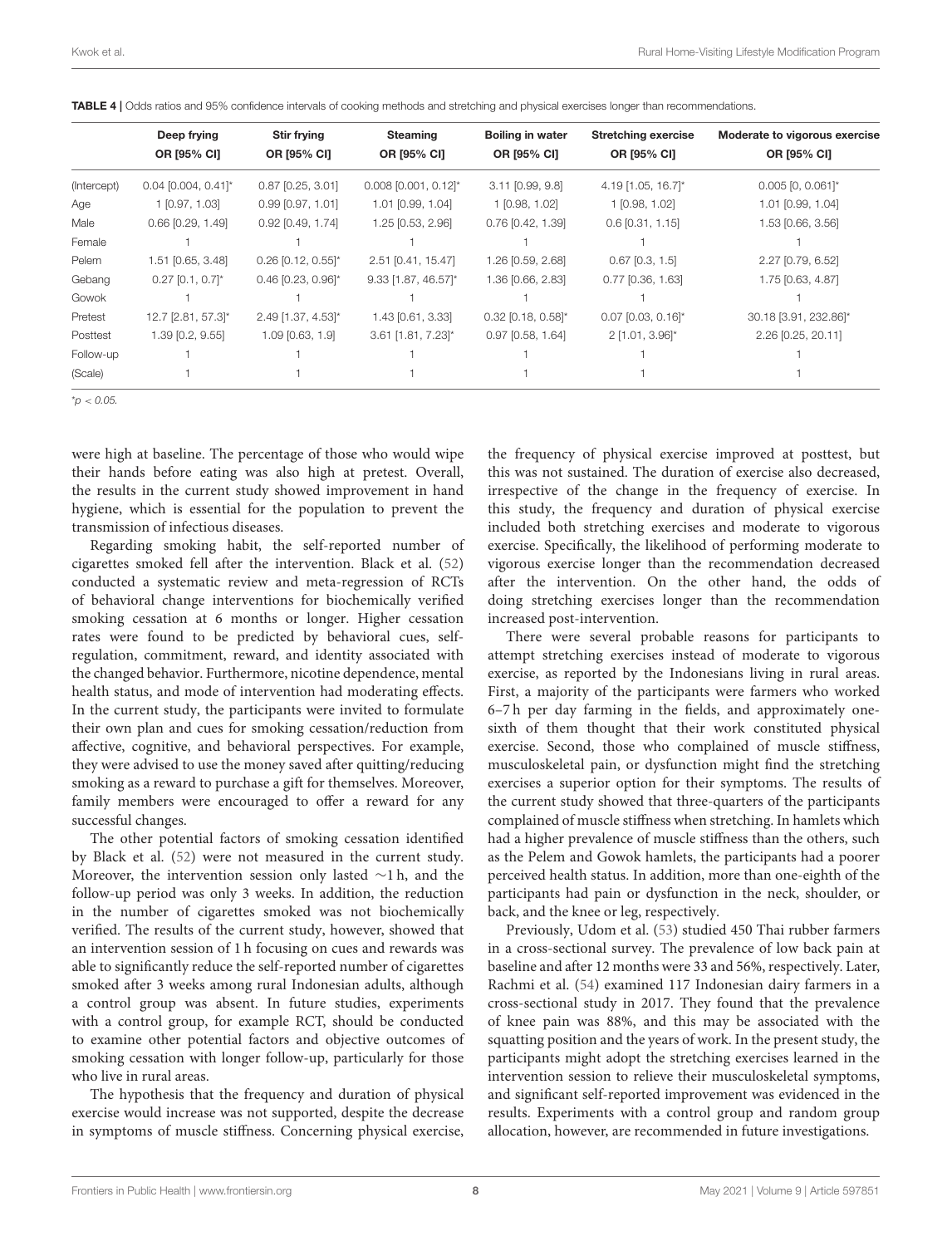# **CONCLUSION**

The home-visiting lifestyle modification program addressing the interlink of affective, cognitive, and behavioral needs was found to make a significant difference in modifying lifestyle behaviors and musculoskeletal symptoms over 1 month among Indonesian adults living in rural areas. Further studies with randomized controlled trials focusing on specific health risk behaviors and symptoms are required. Investigations of the generalizability of the results and the long-term impacts in similar socioeconomic and cultural contexts are also warranted.

### DATA AVAILABILITY STATEMENT

The raw data supporting the conclusions of this article will be made available by the authors upon reasonable request.

### ETHICS STATEMENT

The studies involving human participants were reviewed and approved by Departmental Research Committee (on behalf of Human Subjects Ethics Sub-Committee), The Hong Kong Polytechnic University (ID: HSEARS20200708006). Implied

### **REFERENCES**

- <span id="page-8-0"></span>1. Kosaka S, Suda K, Gunawan B, Raksanagara A, Watanabe C, Umezaki M. Urban-rural difference in the determinants of dietary and energy intake patterns: a case study in West Java, Indonesia. PLoS ONE. (2018) 13:e0197626. doi: [10.1371/journal.pone.0197626](https://doi.org/10.1371/journal.pone.0197626)
- <span id="page-8-1"></span>2. Baker P, Friel S. Processed foods and the nutrition transition: evidence from Asia. Obes Rev. (2014) 15:564–77. doi: [10.1111/obr.12174](https://doi.org/10.1111/obr.12174)
- <span id="page-8-2"></span>3. Oddo V, Maehara M, Rah J. Overweight in Indonesia: an observational study of trends and risk factors among adults and children. BMJ Open. (2019) 9:e031198. doi: [10.1136/bmjopen-2019-031198](https://doi.org/10.1136/bmjopen-2019-031198)
- <span id="page-8-3"></span>4. Pujilestari CU, Ng N, Hakimi M, Eriksson M. "It is not possible for me to have diabetes" – community perceptions on diabetes and its risk factors in rural Purworejo district, Central Java, Indonesia. Global J Health Sci. (2014) 6:204–18. doi: [10.5539/gjhs.v6n5p204](https://doi.org/10.5539/gjhs.v6n5p204)
- <span id="page-8-4"></span>5. Mboi N, Trihandini I, Kosen S, Flemons K, Ray S, Cao J, et al. On the road to universal health care in Indonesia, 1990–2016: a systematic analysis for the Global Burden of Disease Study 2016. Lancet. (2018) 392:581– 91. doi: [10.1016/S0140-6736\(18\)30595-6](https://doi.org/10.1016/S0140-6736(18)30595-6)
- <span id="page-8-5"></span>6. Amalia B, Cadogan SL, Prabandari YS, Filippidis FT. Socio-demographic inequalities in cigarette smoking in Indonesia, 2007 to 2014. Prev Med. (2019) 123:27–33. doi: [10.1016/j.ypmed.2019.02.025](https://doi.org/10.1016/j.ypmed.2019.02.025)
- <span id="page-8-6"></span>7. Masykura N, Zaini J, Syahruddin E, Andarini S, Hudoyo A, Yasril R, et al. Impact of smoking on frequency and spectrum of K-RAS and EGFR mutations in treatment naive Indonesian lung cancer patients. Lung Cancer Targets Therapy. (2019) 10:57–66. doi: [10.2147/LCTT.S180692](https://doi.org/10.2147/LCTT.S180692)
- <span id="page-8-7"></span>8. Wahyuningsih L, Dwianingsih EK, Risanti ED, Tirtoprodjo P, Rinonce HT, Hakim FA, et al. Tissue P16 is associated with smoking status among Indonesian nasopharyngeal carcinoma subjects. Asian Pac J Cancer Prev. (2019) 20:2125–30. doi: [10.31557/APJCP.2019.20.7.2125](https://doi.org/10.31557/APJCP.2019.20.7.2125)
- <span id="page-8-8"></span>9. Kristina SA, Endarti D, Prabandari YS, Ahsan A, Thavorncharoensap M. Burden of cancers related to smoking among the Indonesian population: premature mortality costs and years of potential life lost. Asian Pac J Cancer Prev. [\(2015\) 16:6903. doi: 10.7314/APJCP.2015.16.16.](https://doi.org/10.7314/APJCP.2015.16.16.6903) 6903
- <span id="page-8-9"></span>10. Kristina SA, Endarti D, Sendjaya N, Pramestuty O. Estimating the burden of cancers attributable to smoking using disability

consents were obtained when the participants received the homevisiting services.

### AUTHOR CONTRIBUTIONS

CW and PP conceived the idea of the service program. PP, MC, and the undergraduates implemented the intervention and collected the data. SK completed the data analysis and drafted the manuscript. All authors contributed to the article and approved the submitted version.

### FUNDING

The Service-Learning Funding (SN2S03) of the Hong Kong Polytechnic University supported the program implementation.

### ACKNOWLEDGMENTS

The team would like to express our heartfelt gratitude to the supporting colleagues from the Indonesian Collaborating Agency and University Kristen Duta Wacana, and the Service Learning and Leadership Office of the Hong Kong Polytechnic University.

adjusted life years in Indonesia. Asian Pac J Cancer Prev. (2016) 17:1577. doi: [10.7314/APJCP.2016.17.3.1577](https://doi.org/10.7314/APJCP.2016.17.3.1577)

- <span id="page-8-10"></span>11. International Agency for Research on Cancer. GLOBOCAN 2012: Estimated Cancer Incidence, Mortality, and Prevalence Worldwide, Lyon (2012).
- <span id="page-8-11"></span>12. Kusmana D. The influence of smoking cessation, regular physical exercise and/or physical activity on survival: a 13 years cohort study of the Indonesian population in Jakarta. Med J Indonesia. (2002) 11:230– 41. doi: [10.13181/mji.v11i4.78](https://doi.org/10.13181/mji.v11i4.78)
- <span id="page-8-12"></span>13. Strauss J, Witoelar F, Sikoki B. The Fifth Wave of the Indonesian Family Life Survey (IFLS-5): Overview and Field Report. Santa Monica, CA: RAND Corporation (2016).
- 14. RAND. Indonesian Family Life Survey (IFLS). Santa Monica, CA: RAND (2018). Available online at:<https://www.rand.org/labor/FLS/IFLS/ifls5.html> (accessed January 1, 2019).
- <span id="page-8-13"></span>15. Martina A, Adisasmita A. Association between physical activity and obesity with diabetes mellitus in Indonesia. Int J Caring Sci. (2019) 12:1703–9.
- <span id="page-8-14"></span>16. Patunru A. Water and sanitation in Indonesia. Asia Pac Policy Stud. (2015) 2:234–44. doi: [10.1002/app5.81](https://doi.org/10.1002/app5.81)
- <span id="page-8-15"></span>17. Central Bureau of Statistics (BPS). National Socio-Economic Survey, Jakarta (2011).
- <span id="page-8-16"></span>18. Institute for Economic and Social Research. KAP Baseline Survey of Environmental Sanitation, Hygiene, and Safe Water in Eastern Indonesia. Indonesia: Institute for Economic and Social Research, University of Indonesia (2009).
- <span id="page-8-17"></span>19. Hirai M, Graham JP, Mattson KD, Kelsey A, Mukherji S, Cronin AA. Exploring determinants of handwashing with soap in Indonesia: a quantitative analysis. Int J Environ Res Public Health. (2016) 13:868. doi: [10.3390/ijerph13090868](https://doi.org/10.3390/ijerph13090868)
- <span id="page-8-18"></span>20. Mattson K. Sanitation and Hand Washing Baseline and Knowledge, Attitudes and Practices (KAP) Study in Support of the Strengthening Community Approaches to Total Sanitation (STBM) Project in Six Districts of Eastern Indonesia. Jakarta: UNICEF Indonesia (2014).
- <span id="page-8-19"></span>21. Marcus MD. Obese binge eaters: affect, cognitions, and response to behavioral weight control. J Consult Clin Psychol. (1988) 56:433. doi: [10.1037/0022-006X.56.3.433](https://doi.org/10.1037/0022-006X.56.3.433)
- <span id="page-8-20"></span>22. Humphreys JD, Clopton JR, Reich DA. Disordered eating behavior and obsessive compulsive symptoms in college students: cognitive and